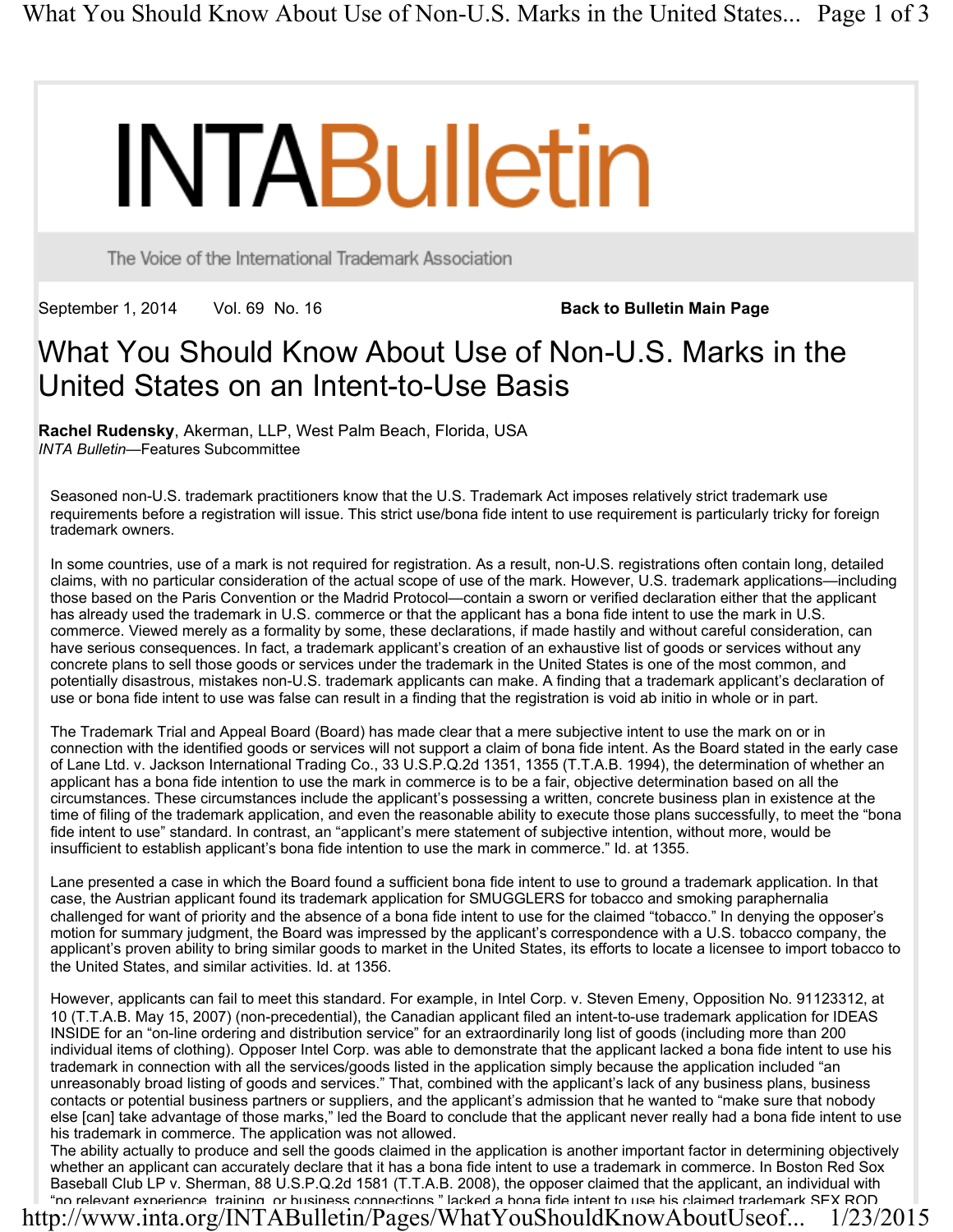What You Should Know About Use of Non-U.S. Marks in the United States... Page 2 of 3<br>Figure, too, the applicant's failure to produce any documentary evidence constituted "objective proof sufficient to prove that the applicant lacks a bona fide intention to use its mark in commerce." However, the Board took particular note of the fact that the applicant lacked any business experience bringing the claimed goods to market, which became another factor in the objective determination of bona fide intent to use the mark in commerce. The applicant's mere assertions to the contrary, coupled only with "subjective self-confidence," were not enough.

The Board took this analysis even further in Honda Motor Co. v. Friedrich Winkelmann, 90 U.S.P.Q.2d 1660 (T.T.A.B. 2009). In that case, Honda opposed a trademark application based on a German registration for various motor vehicles. Though the applicant was an experienced businessman who was successfully using the trademark in Germany, the applicant's requests, which were produced during discovery, indicated that he had not yet made any business plan for sales of his goods in the United States or identified any U.S. channels of trade. The applicant was able to produce only printouts from his website showing how his mark was used in Europe, and copies of his "German, European and WIPO" trademark registrations. The Board stated that to prove bona fide intent to use a mark in the United States, the applicant was required to rely on specific facts showing not only his will to use the mark in the United States but also his ability to do so at the time of filing of the application.

A foreign trademark applicant should be aware of U.S. rules concerning the actual intent to use a trademark on the goods listed in the application, and the focus on documenting the plans and the ability to use the mark in the United States. Although it is common for non-U.S. registrations to cover a broader scope of goods than those on which the mark owner actually uses the mark, a non-U.S. applicant must beware of declaring a bona fide intent to use the mark on all the goods listed in its foreign registration. Non-U.S. applicants contemplating a global filing program that includes the United States should retain pre-filing documentation of their business plans in the event of a challenge. Consulting U.S. counsel, even before extending an International Registration, is strongly advisable.

*For more on this topic, see "Bona Fide Intent to Use in the United States and Canada," The Trademark Reporter, Vol. 100, No. 3, May-June 2010.*

# **Four Lessons in Challenging Trademark Use in TTAB Proceedings**

**Anna E. Raimer**, Jones Day, Houston, Texas, USA *INTA Bulletin*—Features Subcommittee

#### **Alexis A. Houle**, Jones Day, Los Angeles, California, USA

Several recent decisions by the Trademark Trial and Appeal Board (TTAB) are instructive for potential opposers in challenging use. Here are four tips that can help to successfully strike down a mark, based on non-use.

## **1. Conduct research on the applicant and its business.**

A critical inquiry into whether the applicant had a bona fide intention to use its mark is the applicant's ability to offer the goods or services identified in the application. The varying types or sheer number of goods or services in the application could be telling. Thus, a consideration of the identified goods and services, along with an understanding of the applicant's business, may provide useful information for an opposition.

An applicant's capacity to market or manufacture the goods or services identified in the application is evidence that weighs against a finding that an applicant lacked a bona fide intent to use the mark. Swatch AG v. M. Z. Berger & Co., 108 U.S.P.Q.2d 1463, 1477 (T.T.A.B. 2013). Thus, an applicant that is currently in the business of offering the types of goods or services identified in the application may be easily able to demonstrate an intention to use a new mark for those same goods or services. However, where such an applicant lacks evidence to support its intention to use a mark, or has contradictory witness testimony on the issue of intent, the TTAB has sustained oppositions challenging a bona fide intent to use. Id. A newcomer to the industry often is in a more difficult position to provide documentary evidence of an intention to use a mark. A

failure to produce evidence of any business related to the goods or services identified in the application, or any current business at all, has been cited as a major factor in sustaining an opposition. PRL USA Holdings, Inc. v. Rich C. Young, Opposition No. 91206846 (T.T.A.B. Oct. 16, 2013) (non-precedential). A plan to develop a business at some unspecified time in the future should the mark be approved for registration is not a bona fide intent to use. Id.

An investigation into an applicant's business may reveal whether the applicant would reasonably be expected to expand into the type of goods or services identified in the application. For example, in Pacific Poultry Co. v. George D. Stirling, Jr., Opposition No. 91204620 (T.T.A.B. June 12, 2013) (non-precedential), the opposer successfully challenged the applicant's bona fide intent to use its mark, which was used on sauces, for grocery store services. The TTAB rejected the applicant's argument that providing his sauces to grocery stores was a retail grocery store service, since a service must be performed primarily for the benefit of others.

Similarly, an alleged intent to use a mark on numerous goods or services, especially when unrelated, may signal such intent is not bona fide. In Future Ads LLC v. Kent G. Anderson, Opposition No. 91203191 (T.T.A.B. Apr. 10, 2014) (non-precedential), the applicant was found to lack the requisite bona fide intent with his 22-class application, with goods ranging from tire pressure gauges to Christmas cards to golf clubs.

## **2. Investigate actual use of the mark for the applicant's products or services.**

The goods identified in a use-based application must have been sold or transported in commerce and services must have been